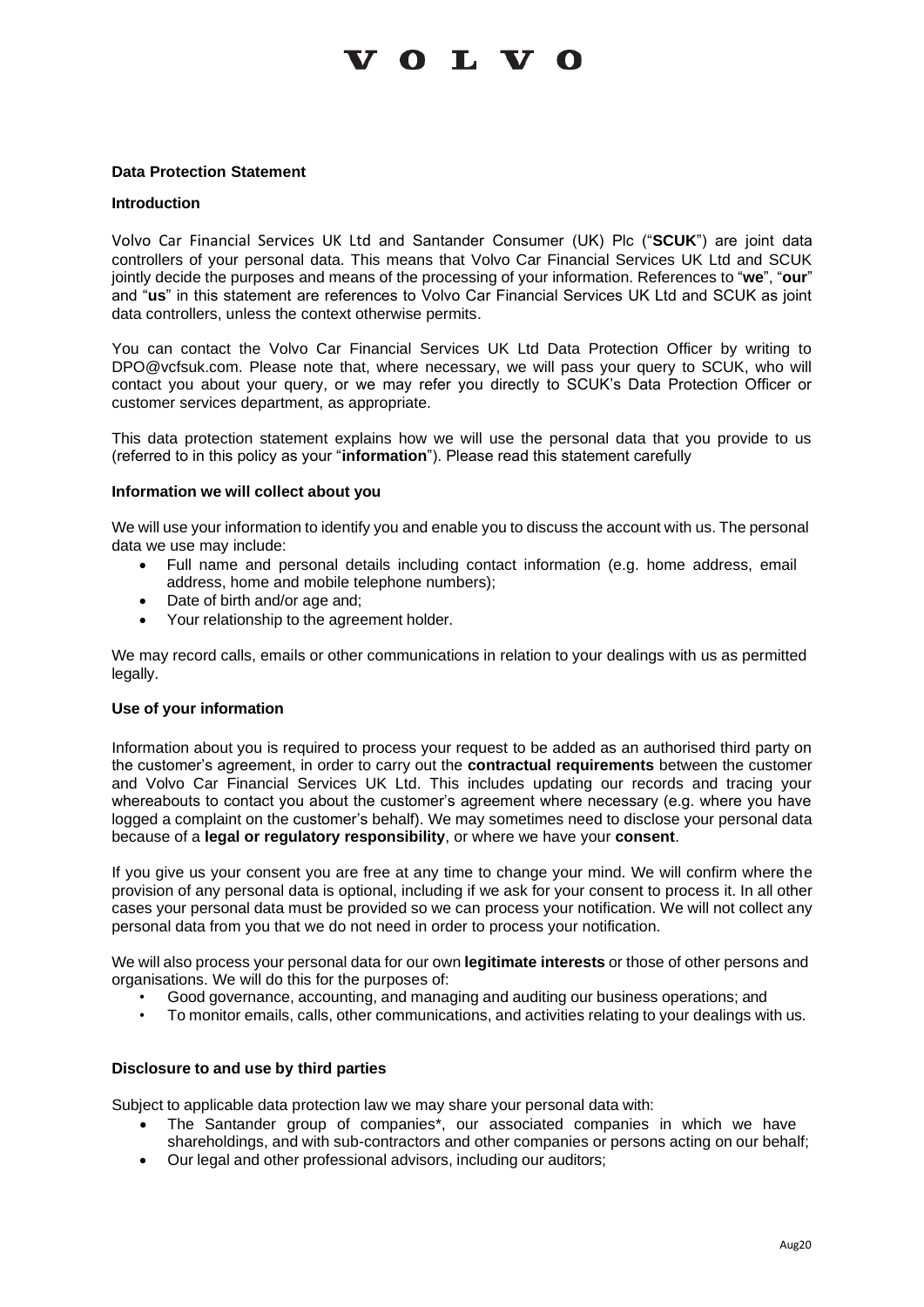

- Fraud prevention agencies, credit reference agencies, and debt collection agencies where necessary when we register you as a legal representative and/or owner as part of the ongoing agreement or service management*;*
- Government bodies, regulators, agencies and courts in the UK and overseas to comply with legal requirements, for the administration of justice, and to protect the security or integrity of our business operations (including disclosing your personal information to tax authorities in other countries, or with HMRC who may share the information with the other tax authorities if we believe that you may have tax obligations in another country);
- Other parties connected with the agreement, for example guarantors; sharing information in such circumstances with other people named on the application may be necessary;
- Market research organisations to assist us in improving our products or services;
- Third parties acting on our behalf, such as back-up and server hosting providers, IT software and maintenance providers and their agents.;
- If we or the Santander group undergoes a group reorganisation or is sold to a third party, your personal information provided to us may be transferred to that reorganised entity or third party and used for the purposes highlighted in this data protection statement.
- Anyone else where we have your consent or as required by law.

# **Retention of your information**

We will hold your information for 7 years from the date at which the customer's agreement is closed, or as long as necessary thereafter to deal with any queries you may have.

We may hold your information for a longer or shorter period from that described above where:

- the law requires us to hold your personal information for a longer period, or delete it sooner;
- you exercise your right to have the information erased (where it applies) and we do not need to hold it in connection with any of the reasons permitted or required under the law; and
- in limited cases, the law permits us to keep your personal information indefinitely provided we put certain protections in place.

## **Transfers to third countries/where we store your information**

We store your information on servers located within the European Economic Area (EEA). The third parties listed under 'Disclosure to and use by third parties' may be located outside of the EEA or they may transfer your information outside of the EEA. Those countries may not have the same standards of data protection and privacy laws as in the UK. Whenever we transfer your information outside of the EEA, we impose contractual obligations on the recipients of that information to protect your personal data to the standard required in the UK. We may also require the recipient to subscribe to 'international frameworks' intended to enable secure data sharing. Any third parties transferring your information outside of the EEA must also have in place appropriate safeguards as required under data protection law.

## **Your rights**

You have the following rights (which may not always apply or be subject to certain circumstances):

- to **be informed** about the processing of your information (this is what this statement sets out to do);
- to have your information **corrected if it's inaccurate** and to have **incomplete information completed**;
- to **object to processing** of your information;
- to **restrict processing** of your information;
- to have your information **erased**;
- to **request access** to your information and information about how we process it;
- to **move, copy or transfer** your information (*"data portability"*); and
- rights relating to **automated decision making**, including profiling.